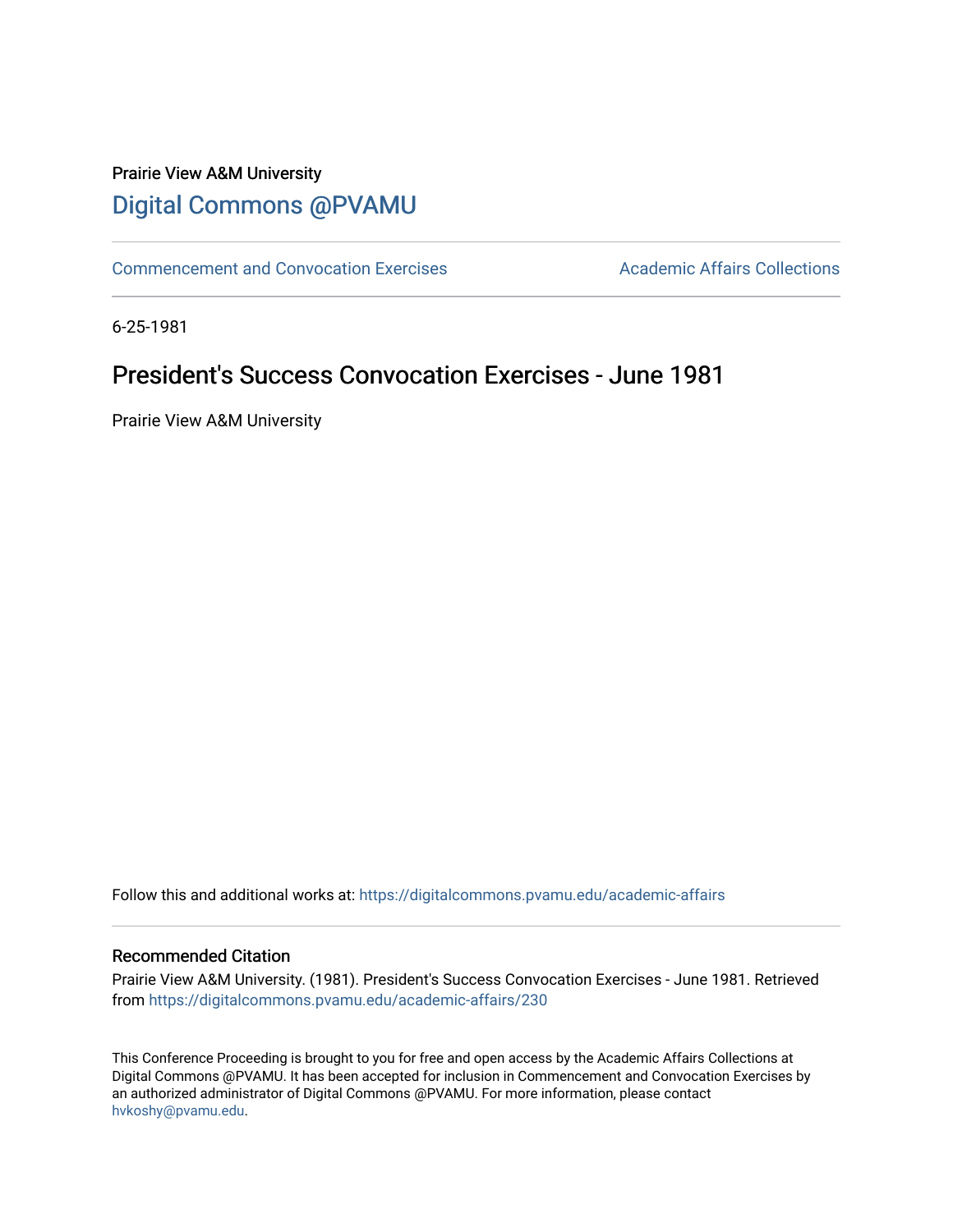### PRAIRIE VIEW A&M UNIVERSITY

(A Part of the Texas A&M University System)

**THEME: "Operation Success"** 

The President's

Success Convocation



## THURSDAY, JUNE 25, 1981 AT 10.00 A.M.

**Health and Physical Education Building Prairie View, Texas**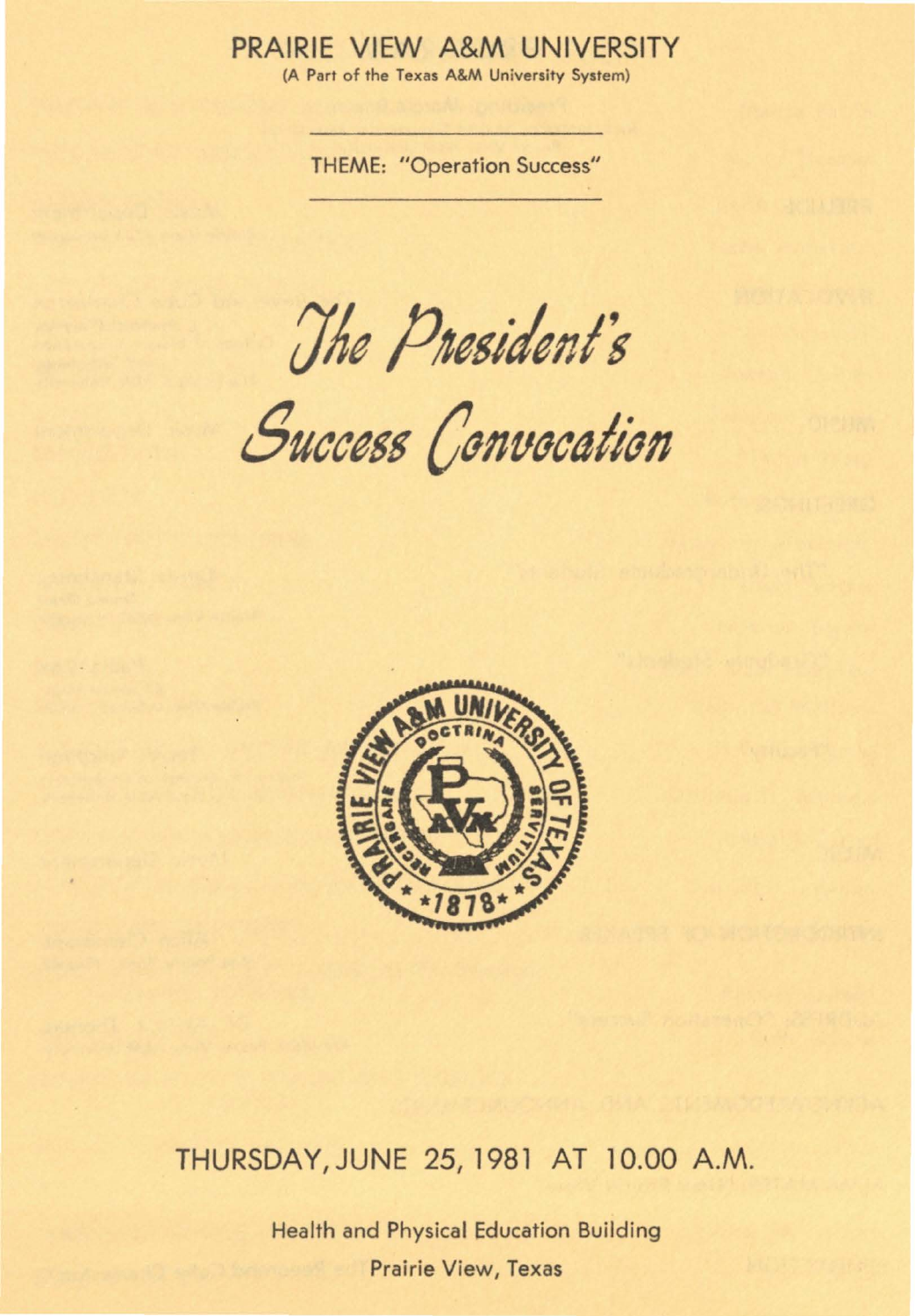## PROGRAM

Presiding: **Marcia** Babin Representative, Student Government Association Prairie View A&M University

| Prairie View A&M University                                                                                    |
|----------------------------------------------------------------------------------------------------------------|
| <b>Assistant Professor</b><br>College of Industrial Education<br>and Technology<br>Prairie View A&M University |
|                                                                                                                |

#### GREETINGS:

|                                        | Drama Major<br><b>Prairie View A&amp;M University</b>             |
|----------------------------------------|-------------------------------------------------------------------|
|                                        | <b>Education Major</b><br>Prairie View A&M University             |
|                                        | Instructor, College of Engineering<br>Prairie View A&M University |
|                                        |                                                                   |
|                                        | "Miss Prairie View" 1981-82                                       |
|                                        | President, Prairie View A&M University                            |
| ACKNOWLEDGMENTS AND ANNOUNCEMENTS      |                                                                   |
| <b>ALMA MATER: "Dear Prairie View"</b> |                                                                   |
|                                        |                                                                   |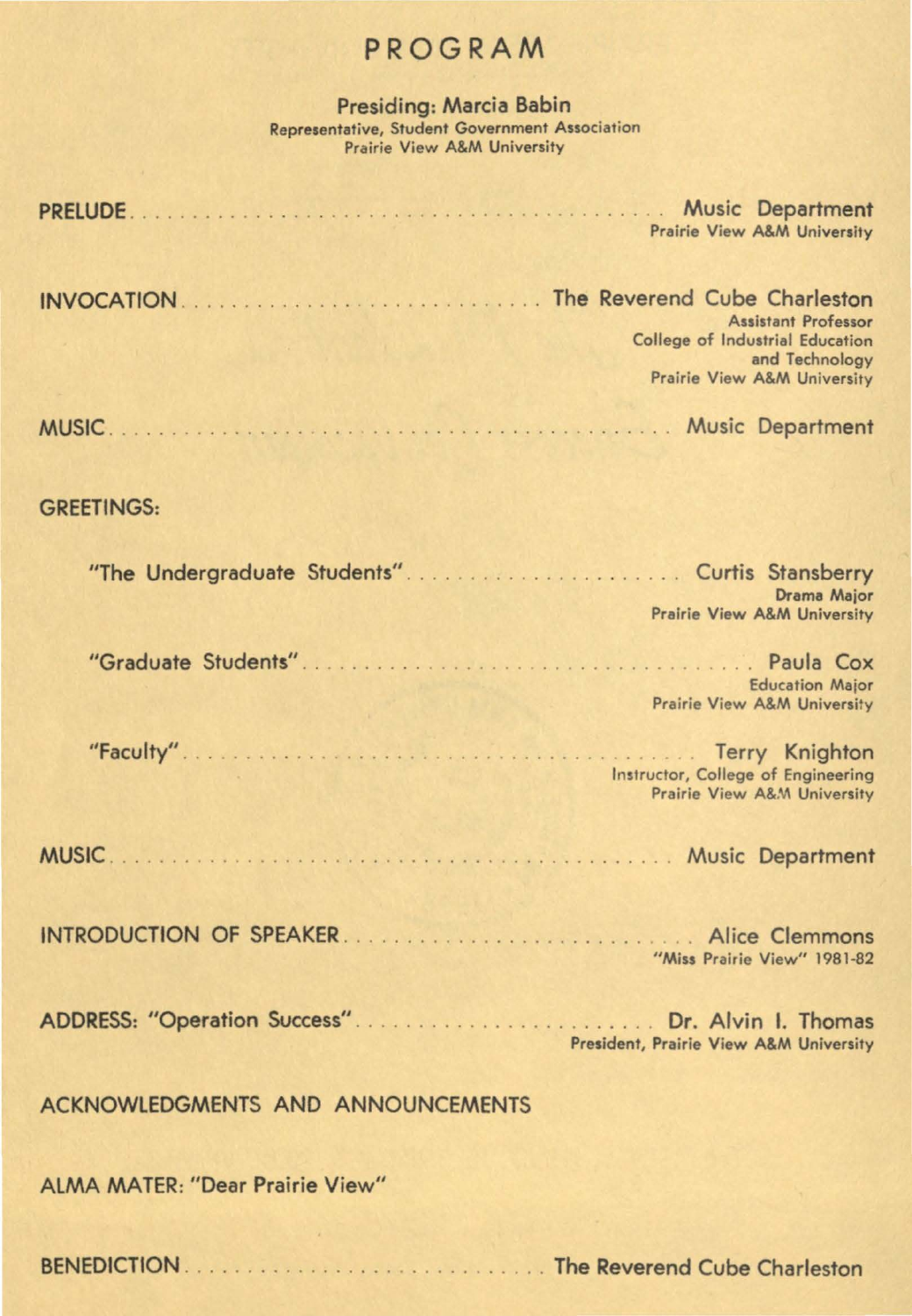# SPECIAL PLATFORM GUEST

| STUDENT GOVERNMENT ASSOCIATION Marcia Babin                          |
|----------------------------------------------------------------------|
|                                                                      |
|                                                                      |
|                                                                      |
|                                                                      |
|                                                                      |
|                                                                      |
|                                                                      |
|                                                                      |
|                                                                      |
| UNITED MEN'S CONGRESS  Grayling Alexander                            |
|                                                                      |
|                                                                      |
|                                                                      |
|                                                                      |
| INTERNATIONAL STUDENT ASSOCIATION  Steve Thompson                    |
|                                                                      |
| ENGINEERING CONCEPTS INSTITUTE (E. C. I.)  Anitra S. Carter          |
| MINORITY INTRODUCTION TO ENGINEERING (M. I. T. E.) Joseph P. Jackson |
|                                                                      |
| HOME ECONOMICS S. O. S. (Sharing Our Success)<br>LEARNING NETWORK    |
|                                                                      |
| COMPUTER SCIENCE APPLIED MATHEMATICS                                 |
|                                                                      |
|                                                                      |
|                                                                      |
|                                                                      |